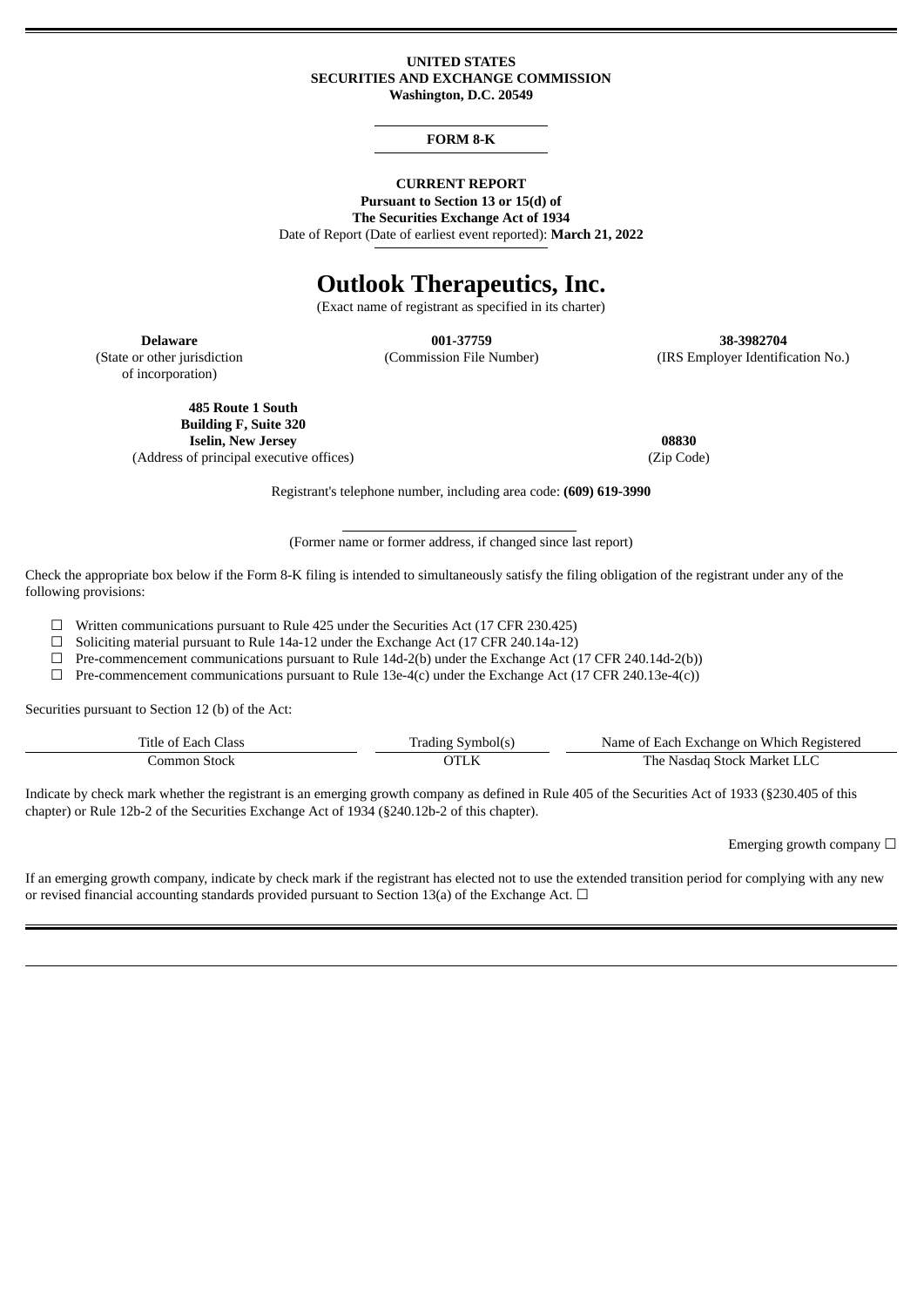#### **Item 5.02 Departure of Directors or Principal Officers; Election of Directors; Appointment of Principal Officers**

On March 21, 2022 the Compensation Committee of the Board of Directors (the "Board") of Outlook Therapeutics, Inc. (the "Company") recommended the terms of a bonus for C. Russell Trenary III, the Company's President and Chief Executive Officer, in recognition of achievement of certain pre-defined targets for fiscal year 2021. Mr. Trenary was determined to have achieved 100% of his targets and was awarded a bonus of \$195,462 in cash. Including Mr. Trenary's \$195,462 of non-equity incentive plan compensation earned in 2021, his new total compensation earned for fiscal 2021 was \$7,651,074.

Additionally, the Compensation Committee of the Board approved the terms of a bonus for Lawrence A. Kenyon, the Company's Chief Financial Officer, Treasurer and Secretary, in recognition of achievement of certain pre-defined targets for fiscal year 2021. Mr. Kenyon was determined to have achieved 100% of his targets and was awarded a bonus of \$212,500 in cash. Including Mr. Kenyon's \$212,500 of non-equity incentive plan compensation earned in 2021, his new total compensation earned for fiscal 2021 was \$2,669,214 (after adjusting for Mr. Kenyon's 2020 bonus of \$212,500, which was inadvertently incorrectly reported as 2021 bonus compensation in the summary compensation table of the Company's proxy statement on Schedule 14A filed with the Securities and Exchange Commission on January 27, 2022 (the "Proxy Statement")).

#### **Item 5.07 Submission of Matters to a Vote of Security Holders**

On March 23, 2022, the Company held its 2022 Annual Meeting of Stockholders (the "Annual Meeting"). The Annual Meeting was held in a virtual meeting format only, via live webcast on the Internet, with no physical in-person meeting. At the Annual Meeting, the Company's stockholders voted on four proposals, each of which is described in more detail in the Company's Proxy Statement. Of the 224,260,602 shares of the Company's common stock outstanding as of the record date, 179,393,347 shares, or approximately 80% were present or represented by proxy at the Annual Meeting.

The following is a brief description of each matter voted upon and the certified results, including the number of votes cast for and against each matter and, if applicable, the number of votes withheld, abstentions and broker non-votes with respect to each such matter.

**Proposal 1.** Stockholders elected each of the following nominees to serve as Class III directors on the Company's Board until the Company's 2025 Annual Meeting of Stockholders or until his successor has been duly elected and qualified. The voting results for such nominees were as follows:

|                          |                  |                       | <b>Broker Non-</b> |
|--------------------------|------------------|-----------------------|--------------------|
| <b>Director Name</b>     | <b>Votes For</b> | <b>Votes Withheld</b> | Votes              |
| Ralph H. "Randy" Thurman | 114,327,109      | 14.927.167            | 49,945,380         |
| C. Russell Trenary III   | 128.908.580      | 522,883               | 49,945,380         |
| Julian Gangolli          | 123,157,217      | 3,408,186             | 49,945,380         |

**Proposal 2.** Stockholders ratified the selection by the Audit Committee of the Board of KPMG, LLP as the Company's independent registered public accounting firm for its fiscal year ending September 30, 2022. The voting results were as follows:

|                  |               |             | Broker Non-  |
|------------------|---------------|-------------|--------------|
| <b>Votes For</b> | Votes Against | Abstentions | <b>Votes</b> |
| 177,379,596      | 505,431       | 1,508,320   |              |

**Proposal 3.** Stockholders approved a non-binding advisory vote on the compensation of the Company's named executive officers. The voting results were as follows:

|                  |                      |             | <b>Broker Non-</b> |
|------------------|----------------------|-------------|--------------------|
| <b>Votes For</b> | <b>Votes Against</b> | Abstentions | <b>Votes</b>       |
| 115,767,737      | 13,300,808           | 379,422     | 49.945.380         |

**Proposal 4.** Stockholders voted for one year in a non-binding advisory vote on the frequency of future advisory votes on the compensation of the Company's named executive officers. The voting results were as follows:

|                 |                  |                    |             | <b>Broker Non-</b> |
|-----------------|------------------|--------------------|-------------|--------------------|
| <b>One Year</b> | <b>Two Years</b> | <b>Three Years</b> | Abstentions | Votes              |
| 127,863,902     | 498.242          | 706,431            | 379,392     | 49.945.380         |

As a result of the shareholder advisory vote and other factors, the Company will hold future non-binding advisory votes on the compensation of the named executive officers every year, until the next non-binding advisory vote on the frequency of such votes on executive compensation.